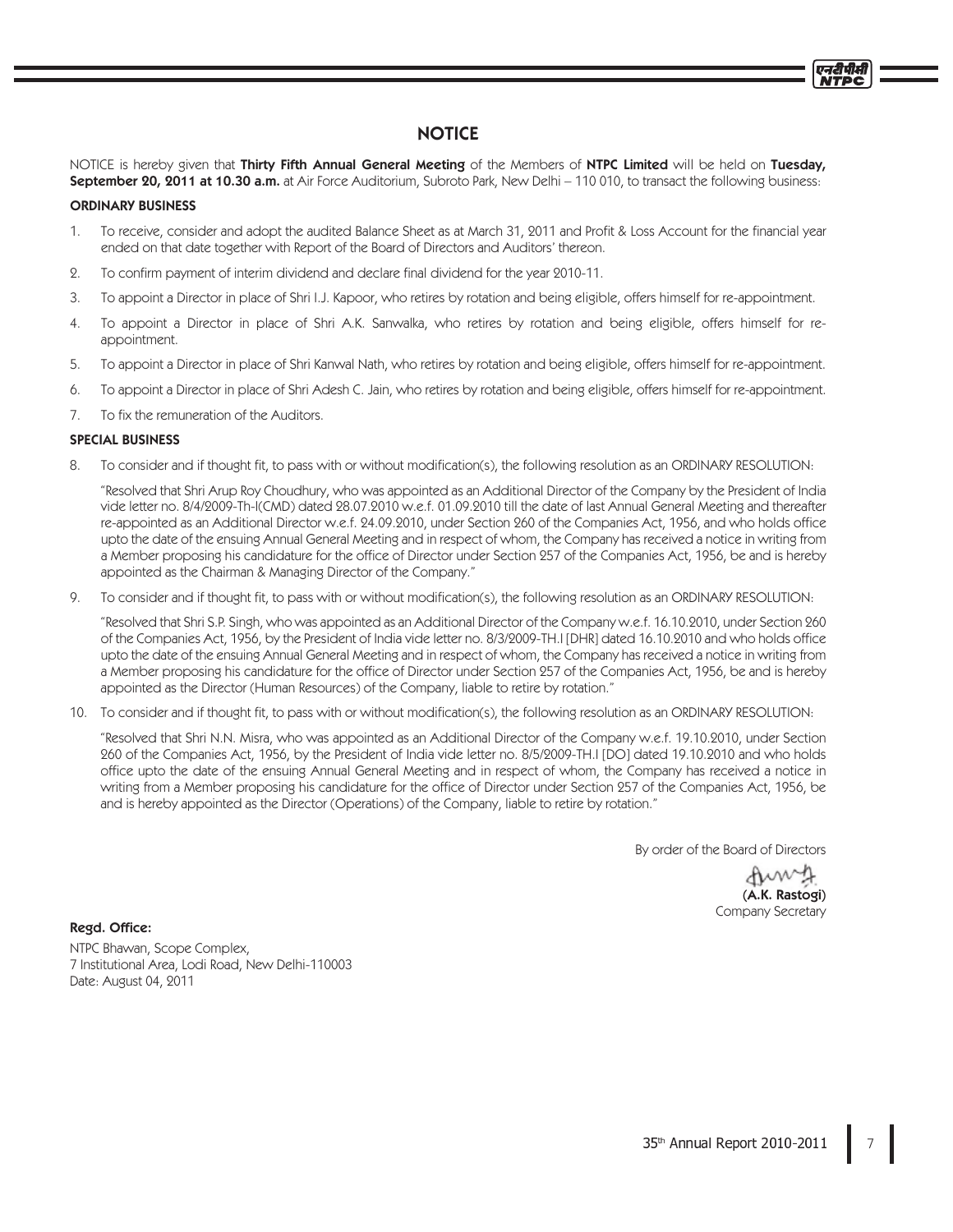## NOTES:-

एनटीपीसी

- 1. The relevant explanatory statement pursuant to Section 173 (2) of the Companies Act, 1956, in respect of Special Business, as set out above is annexed hereto.
- 2. Brief Resume of the Directors seeking appointment and re-appointment as mandated under Clause 49 of the Listing Agreement with the Stock Exchanges is annexed hereto and forms part of the Notice.
- 3. A MEMBER ENTITLED TO ATTEND AND VOTE AT THE MEETING IS ENTITLED TO APPOINT A PROXY TO ATTEND AND VOTE INSTEAD OF HIMSELF/HERSELF AND THE PROXY NEED NOT BE A MEMBER OF THE COMPANY. IN ORDER TO BE EFFECTIVE, THE PROXY FORM DULY COMPLETED SHOULD BE DEPOSITED AT THE REGISTERED OFFICE OF THE COMPANY NOT LESS THAN FORTY - EIGHT HOURS BEFORE THE SCHEDULED TIME OF THE ANNUAL GENERAL MEETING. BLANK PROXY FORM IS ENCLOSED.
- 4. Members are requested to:
	- $i)$ note that copies of Annual Report will not be distributed at the Annual General Meeting.
	- $\overline{ii}$ bring their copies of Annual Report, Notice and Attendance Slip duly completed and signed at the meeting.
	- iii) deliver duly completed and signed Attendance Slip at the entrance of the meeting venue as entry to the Hall will be strictly on the basis of the entry slip available at the counters at the venue to be exchanged with the attendance slip.
	- iv) quote their Folio / Client ID & DP ID Nos. in all correspondence.
	- W note that due to strict security reasons mobile phones, brief cases, eatables and other belongings are not allowed inside the Auditorium.
	- vi) note that no gifts/coupons will be distributed at the Annual General Meeting.
- 5. The Ministry of Corporate Affairs has taken a "Green Initiative in the Corporate Governance" by allowing paperless compliances by the companies and has issued circulars stating that service of notice/ documents including Annual Reports can be sent by e-mail to its members. To support this green initiative of the Government in full measure, members who have not registered their e-mail addresses, so far, are requested to register their e-mail addresses, in respect of electronic holdings with the Depository through their concerned Depository Participants. Members who hold shares in physical form are requested to get their e-mail addresses registered with Karvy Computershare Private Limited, RTA of the Company.
- 6. The Board of Directors, in its meeting held on January 31, 2011, had declared an interim dividend @ 30% (₹ 3.00 per share) on the paid-up equity share capital of the company which was paid on February 14, 2011. Members who have not received or not encashed their dividend warrants may approach Karvy Computershare Private Limited, Registrar & Share Transfer Agent of the Company, for revalidating the warrants or for obtaining duplicate warrants.
- 7. The Register of Members and Share Transfer Books of the Company will remain closed from September 10, 2011 to September 20, 2011 (both days inclusive). The Board of Directors, in its Meeting held on May 10, 2011, has recommended a final dividend @ 8% (₹ 0.80 per share) on the paid-up equity share capital of the company. The final dividend, subject to the provisions of Section 206A of the Companies Act, 1956, if declared at the Annual General Meeting, will be paid on September 26, 2011 to the Members or their mandates whose names appear on the Company's Register of Members on September 20, 2011 in respect of physical shares. In respect of dematerialized shares, the dividend will be payable to the "beneficial owners" of the shares whose names appear in the Statement of Beneficial Ownership furnished by National Securities Depository Limited and Central Depository Services (India) Limited as at the close of business hours on September 9, 2011.
- 8. Pursuant to Section 205A read with Section 205C of the Companies Act, 1956, the dividend amounts which remain unpaid / unclaimed for a period of seven years, are required to be transferred to the Investors Education & Protection Fund of the Central Government. After such transfer, there remains no claim of the members whatsoever on the said amount. Therefore, Members are advised to encash their Dividend warrants immediately on receipt.
- 9. Members are advised to submit their Electronic Clearing System (ECS) mandates, to enable the Company to make remittance by means of ECS. Those holding shares in physical form may obtain and send the ECS mandate form to Karvy Computershare Private Limited, Registrar & Share Transfer Agent (RTA) of the Company. Those holding shares in Electronic Form may obtain and send the ECS mandate form directly to their Depository Participant (DP). Those who have already furnished the ECS Mandate Form to the Company/RTA/DP with complete details need not send it again.

The shareholders who do not wish to opt for ECS facility may please mail their bankers' name, branch address and account number to Karvy Computershare Private Limited, RTA of the Company to enable them to print these details on the dividend warrants.

10. Members holding shares in multiple folios in physical mode are requested to apply for consolidation to the Company or its RTA alongwith relevant Share Certificates.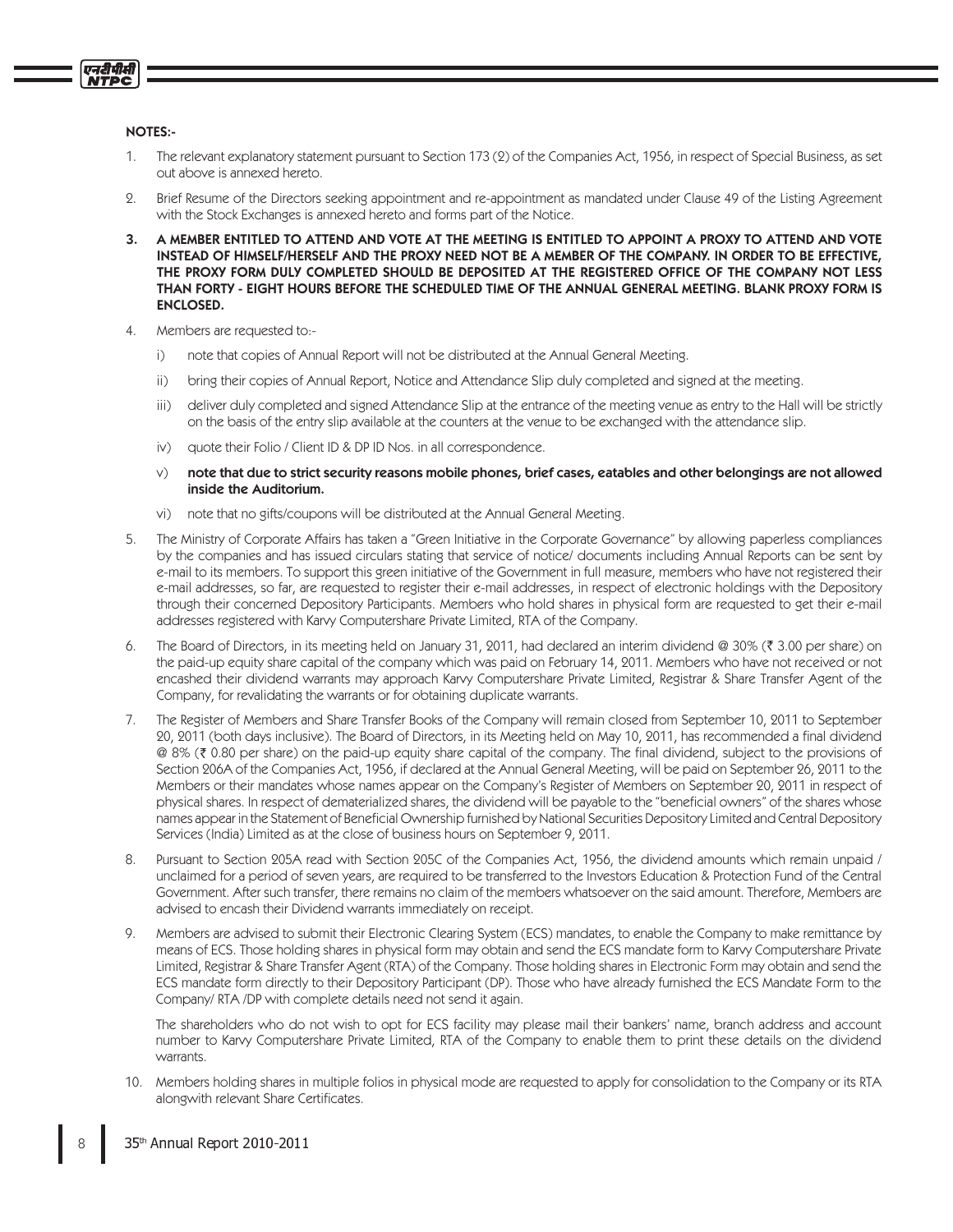- 11. SEBI has made it mandatory for the transferee(s) to furnish a copy of PAN card to the Company/RTAs for registration of transfers and for securities market transactions and off-market/ private transactions involving transfer of shares of listed companies in physical form. Accordingly, members holding shares in physical mode should attach a copy of their PAN Card for every transfer request sent to the Company / RTA.
- 12. Members may avail of the facility of nomination in terms of Section 109A of the Companies Act, 1956 by nominating in the Form-2B as prescribed in the Companies (Central Government's) General Rules and Forms, 1956, any person to whom their shares in the Company shall vest on occurrence of events stated in the Form. Form-2B is to be submitted in duplicate to Karvy Computershare Private Limited, RTA of the Company. In case of shares held in dematerialized form, the nomination has to be lodged with the respective Depository Participant.
- 13. Corporate Members intending to send their authorized representatives to attend the Meeting are requested to send a certified copy of the Board Resolution authorizing their representative to attend and vote on their behalf at the Meeting.
- 14. Members are requested to notify immediately any change of address:
	- to their Depository Participants (DP) in respect of shares held in dematerialized form, and i.
	- ii. to the Company at its Registered Office or to its RTA, Karvy Computershare Pvt. Ltd. in respect of their physical shares, if any, quoting their folio number.
- 15. Members desirous of getting any information on any items of business of this Meeting are requested to address their queries to Shri K. Sivakumar, ED (Finance) and Public Spokesperson of the Company at the registered office of the company at least ten days prior to the date of the meeting, so that the information required can be made readily available at the meeting.
- 16. Annual listing fee for the year 2011-2012 has been paid to all Stock Exchanges wherein shares of the Company are listed.
- 17. Pursuant to Section 619(2) of the Companies Act, 1956, the Auditors of a Government Company are to be appointed or reappointed by the Comptroller and Auditor General of India (C & AG) and in terms of Clause (aa) of sub-section (8) of Section 224 of the Companies Act, 1956, their remuneration has to be fixed by the Company in the Annual General Meeting or in such manner as the Company in general meeting may determine. The Members of the Company in the 34<sup>th</sup> Annual General Meeting held on September 23, 2010 authorised the Board of Directors to fix the remuneration of Statutory Auditors for the year 2010-2011. Accordingly, the Board of Directors has fixed audit fee of ₹80,00,000/- for the Statutory Auditors for the financial year 2010-2011 in addition to applicable service tax and reimbursement of actual traveling and out-of-pocket expenses for visits to accounting units. C&AG is yet to appoint the Statutory Auditors of the Company for the year 2011-2012. Accordingly, the Members may authorise the Board to fix an appropriate remuneration of Statutory Auditors as may be deemed fit by the Board.
- 18. None of the Directors of the Company is in any way related with each other except that Shri Shanti Narain, Independent Director is Brother-in-Law to Shri Kanwal Nath, Independent Director on the Board of NTPC Limited.
- 19. All documents referred to in the accompanying notice are open for inspection at the registered office of the Company on all working days (barring Saturday and Sunday) between 11.00 a.m. to 1.00 p.m. prior to the Annual General Meeting.

### Annexure to Notice

## **EXPLANATORY STATEMENT**

### Item No. 8

Shri Arup Roy Choudhury, was appointed as an Additional Director on the Board of NTPC, w.e.f 01.09.2010 by the President of India vide Notification No. 8/4/2009-Th-I (CMD) dated 28.07.2010 issued by Ministry of Power. However, before his appointment, the Notice of 34th AGM scheduled for 23.09.2010 was already printed and was under dispatch, therefore, his tenure as Additional Director expired on 23.09.2010. The appointment of Shri Arup Roy Choudhury was further renewed by the Board, as an Additional Director w.e.f. 24.09.2010, till the conclusion of this Annual General Meeting.

The Company has received a notice in writing from a member pursuant to the provisions of Section 257 of the Companies Act, 1956, signifying intention to propose Shri Arup Roy Choudhury for the office of Chairman & Managing Director.

Shri Arup Roy Choudhury, aged 54 years, has an illustrious career spanning over 32 years of outstanding contribution in the fields of engineering, general management, strategic management and business leadership. He is a Graduate in Civil Engineering from Birla Institute of Technology, Mesra, one of the leading institutions of technical education and a Post-Graduate in Management and Systems from IIT-Delhi.

Shri Choudhury has the distinction of becoming the youngest Chief Executive Officer of a Central Public Sector Enterprise (CPSE) at the age of 44 years when he joined National Buildings Construction Corporation Limited on April 03, 2001 as Chairman & Managing Director. Prior to that, he had worked in prominent public and private sector Indian companies since 1979.

His vision, leadership and industriousness transformed NBCC, which was a sick company with negative net-worth and salary back-log in 2001, into a blue-chip enterprise having Schedule 'A' and 'Miniratna' status bestowed upon it by the Government of India. The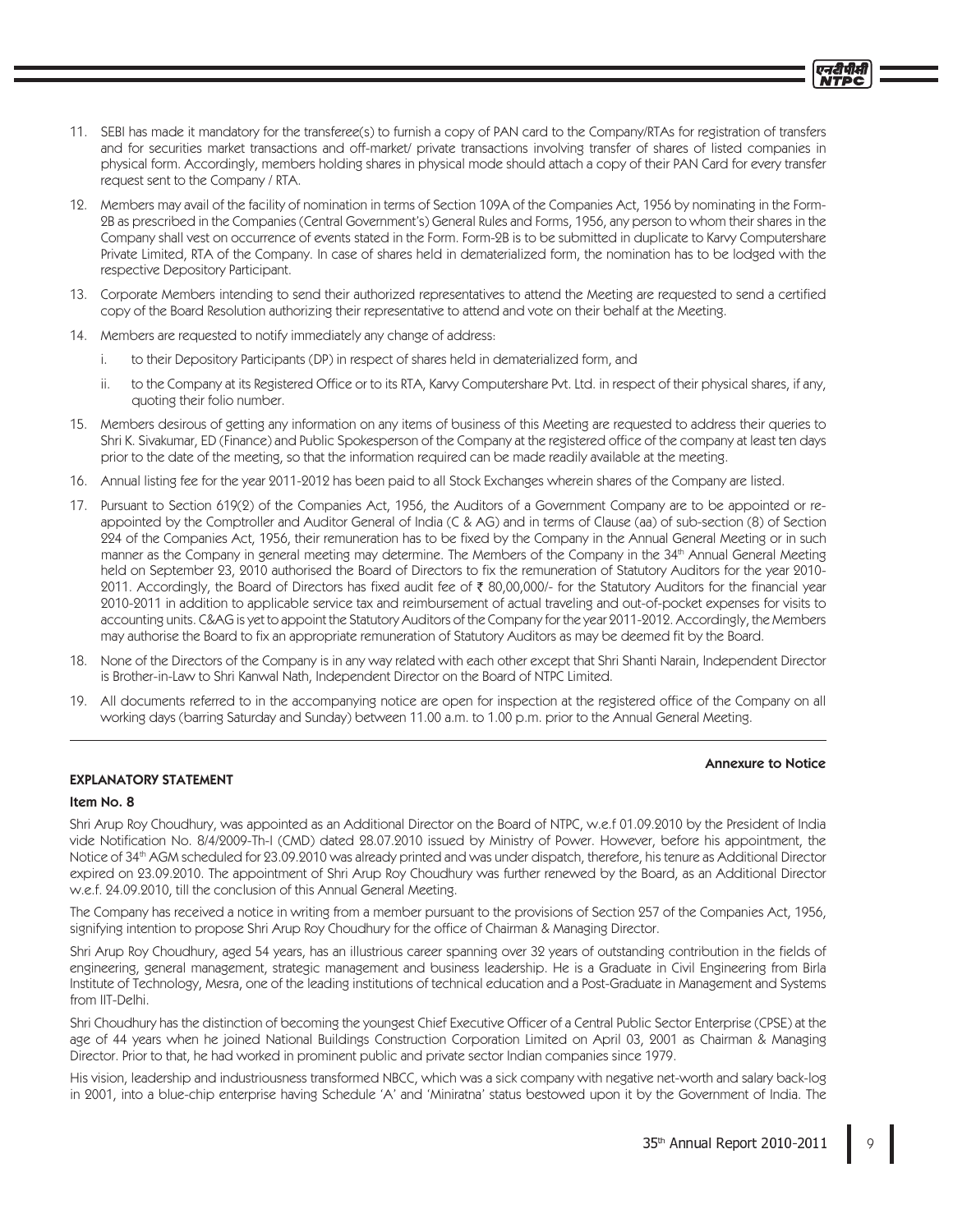stunning turnaround of the Company brought about by him had enabled NBCC's turnover grow about 10 times and net-worth over 500 times during his tenure of nine-and-a-half years at the helm, catapulting it into the distinguished league of 'Top Ten CPSEs'.

Shri Choudhury brings to NTPC the dynamism of a leader with proven abilities to achieve transformational changes. He seeks to position the Maharatna enterprise on course to become the largest and best power producer in the world. He has taken a number of initiatives to further strengthen NTPC as a world-class organization.

Shri Arup Roy Choudhury holds 3190 shares in NTPC Limited.

Pursuant to the provision of Article 41(iii) of the Articles of Association of the Company, Shri Arup Roy Choudhury shall be the nonretiring Director.

None of the Directors except Shri Arup Roy Choudhury is interested or concerned in the resolution.

The Board of Directors considers that in view of the background and experience of Shri Arup Roy Choudhury, it would be in the interest of the Company to appoint him as the Chairman & Managing Director of the Company. The Board recommends the resolution for your approval.

### Item No. 9

Shri S.P. Singh, was appointed as an Additional Director on the Board of NTPC, w.e.f 16.10.2010 by the President of India vide Notification No. 8/3/2009-TH.I [DHR] dated 16.10.2010 issued by Ministry of Power. In terms of the Companies Act, 1956, he holds office upto this Annual General Meeting. The Company has received a notice in writing from a member pursuant to the provisions of Section 257 of the Companies Act, 1956, signifying intention to propose Shri S.P. Singh for the office of Director (Human Resources). Shri S.P. Singh, if appointed, will be liable to retire by rotation.

Shri S.P. Singh, aged 58 years, is a Graduate in Electrical Engineering from Jiwaji University, Gwalior. He joined NTPC in 1984 and worked for more than 25 years in the Engineering Department, looking after various functions of Plant Engineering related Quality Assurance & Inspection, Project Layout Engineering, Project Engineering, etc.

As Director (Human Resources), Shri Singh is responsible for the entire Human Resource function of the organisation. He is also responsible for the Power Management Institute of NTPC and other corporate functions such as Industrial Safety, Resettlement & Rehabilitation, Corporate Social Responsibility, Medical Services and Corporate Security & Coordination.

Shri S.P. Singh holds 10507 shares in NTPC Limited.

None of the Directors except Shri S.P. Singh is interested or concerned in the resolution.

The Board of Directors considers that in view of the background and experience of Shri S.P. Singh, it would be in the interest of the Company to appoint him as Director (Human Resources) of the Company. The Board recommends the resolution for your approval.

#### Item No. 10

Shri N.N. Misra, was appointed as an Additional Director on the Board of NTPC, w.e.f 19.10.2010 by the President of India vide Notification No. 8/5/2009-TH.I [DO] dated 19.10.2010 issued by Ministry of Power. In terms of the Companies Act, 1956, he holds office upto this Annual General Meeting. The Company has received a notice in writing from a member pursuant to the provisions of Section 257 of the Companies Act, 1956, signifying intention to propose Shri N.N. Misra for the office of Director (Operations). Shri N.N. Misra, if appointed, will be liable to retire by rotation.

Shri N.N. Misra, aged 56 years, is a Graduate in Electrical Engineering from Regional Engineering College, Rourkela. He joined NTPC in 1977. He has 33 years of experience in NTPC out of which 28 years were in the Design Department looking after the various functions of Electrical Design and Project Engineering.

Shri Misra was involved in selecting and successfully implementing the first 765 KV Sub-Station of India at Sipat. He has a rich and varied experience having worked as Executive Director of the NCR, Executive Director looking after Corporate Contracts & Materials, Executive Director looking after Human Resources and lastly as Executive Director looking after Operation Services.

Shri N.N. Misra holds 922 shares in NTPC Limited.

None of the Directors except Shri N.N. Misra is interested or concerned in the resolution.

The Board of Directors considers that in view of the background and experience of Shri N.N. Misra, it would be in the interest of the Company to appoint him as Director (Operations) of the Company. The Board recommends the resolution for your approval.

By order of the Board of Directors

dum (A.K. Rastogi) Company Secretary

Regd. Office:

NTPC Bhawan, Scope Complex, 7 Institutional Area, Lodi Road, New Delhi-110003 Date: August 04, 2011

35th Annual Report 2010-2011